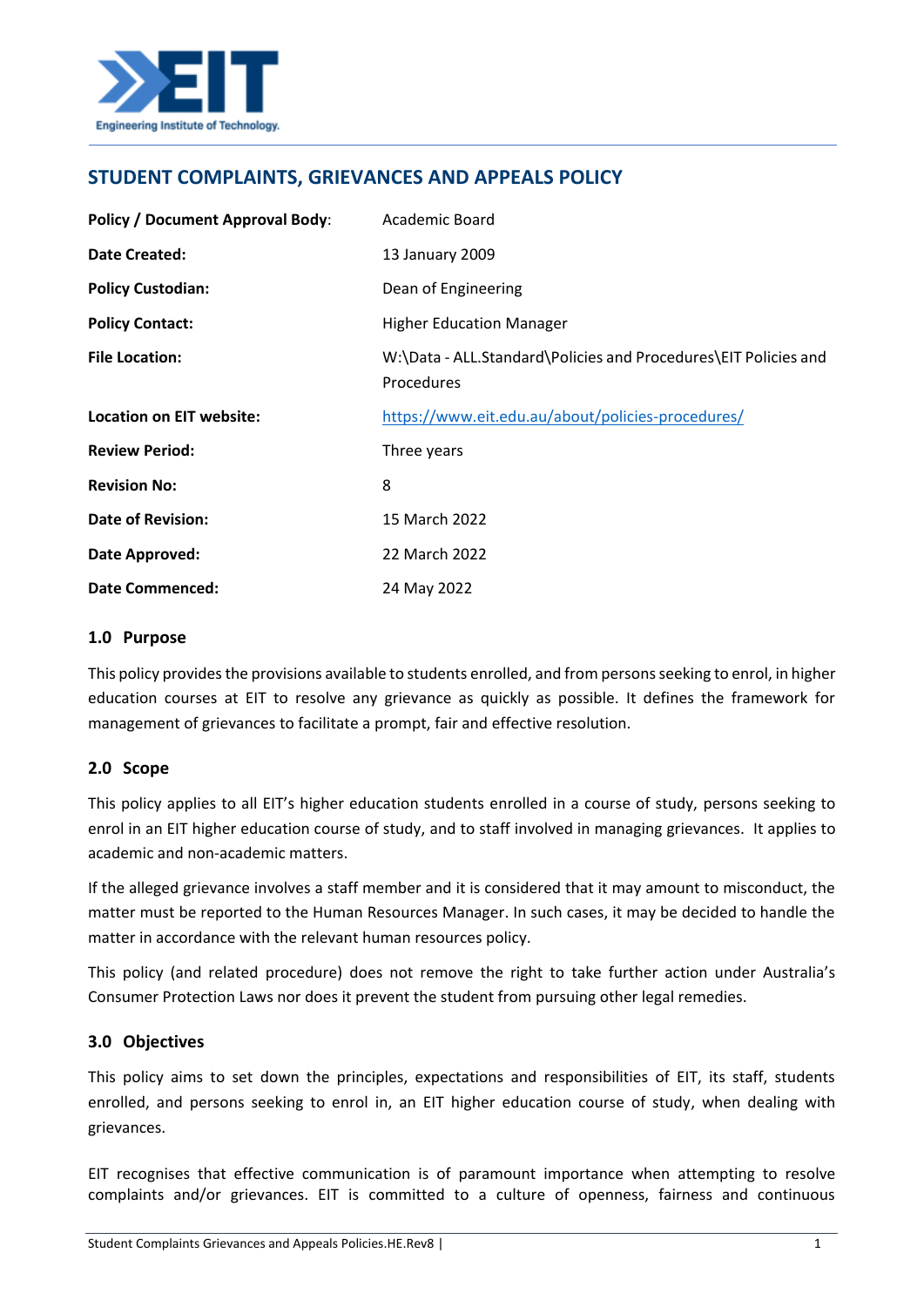

improvement, which includes being open to criticism. All parties will be treated fairly, equitably and with dignity.

If an enrolled student chooses to access the complaints and appeals processes, the student's enrolment will be maintained while the complaints and appeals process is ongoing.

## **4.0 Implementation**

#### **4.1 Principles**

The resolution procedures of EIT are based on the following principles:

- EIT student grievance and complaint policies and processes deliver timely resolution of formal complaints and appeals against academic and administrative decisions without charge or at reasonable cost to students, and these are applied consistently, fairly and without reprisal.
- Grievances must be lodged as soon as possible after the grievance has occurred
- All suggestions, concerns, complaints or grievances will be acknowledged and treated promptly and fairly.
- Grievance and appeal policies and procedures will be widely publicised.
- No associated party should suffer any discrimination or unfair action as a result of making a complaint.
- Vexatious complaints will not be tolerated.
- All parties must be considerate, cordial and treat each other with respect, and allow no tolerance of intimidating or threatening behaviour.
- Informal resolution of complaints is the first priority, where appropriate, to achieve a prompt resolution.
- Complaints and/or grievances should be addressed as close to the source as possible.
- Professional staff who are experienced in dealing with these issues, such as student advocates and mediators, are critical for achieving successful outcomes.
- The principles of natural justice (procedural fairness) will be afforded to all parties.
- It is crucial that all parties put significant effort into detailed communications and understanding of all the issues.
- Any party may be accompanied by a support person, who is not a legal representative, for attending interviews.
- All parties to the complaint or grievance should be regularly notified as to the progress of the process.
- All exchanges of information should rely on the utmost level of confidentiality, except where release of information is required by law.
- Once a decision has been reached, all parties should be informed as quickly as possible, in writing, about the results of the complaint or grievance.
- All records should be stored for at least 5 years, during which time all parties to the complaint should have access. The records should otherwise remain confidential.
- Enrolled students, or persons seeking to enrol, in a higher education course of study with EIT are entitled to access EIT's complaint and grievance procedures, regardless of the location at which the grievance has arisen, the complainant's place of residence or the mode in which they study.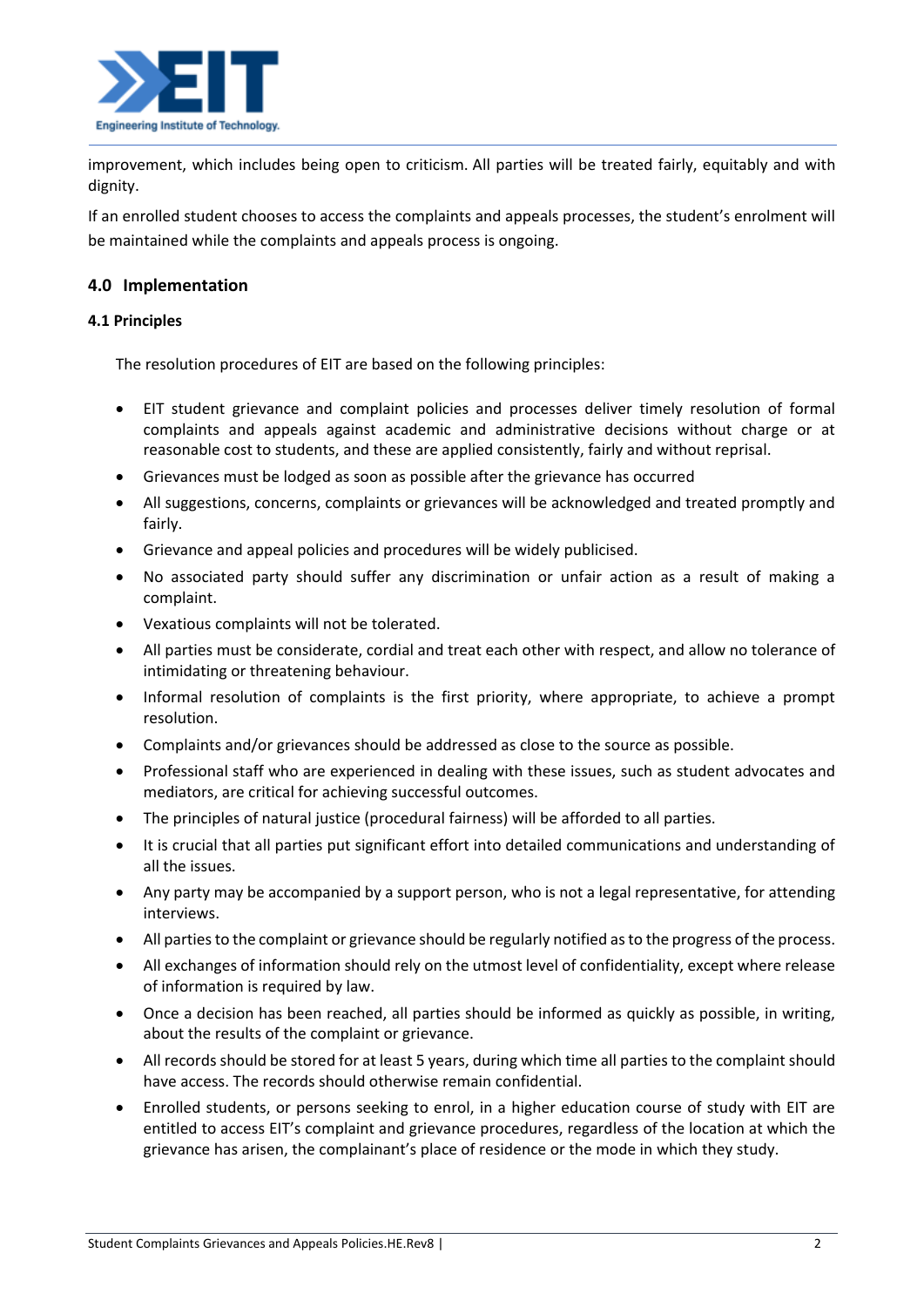

#### **4.2 Appeals**

## **4.2.1 Appeals definition**

The right of appeal is afforded to students, to ensure they are treated fairly and decisions are not made with prejudice. This is different to a grievance/complaint and an appeal submission must meet the grounds for appeals as outlined below.

## **4.2.2 Grounds for appeal**

To lodge and appeal, a student must be eligible and have valid grounds to appeal, and lodge their appeal correctly. To be eligible for an appeal a student must

- lodge their appeal through the correct channels within 10 days of notice of the initial decision
- demonstrate new evidence not considered in the original decision and/or
- Demonstrate the occurrence of an irregularity of established procedure

Refer to the Student Complaints Grievances and Appeals Procedure.HE for details.

#### **4.3 Complaints or grievances**

#### **4.3.1 Grievance and complaints definition**

The process for handling grievances is separated into two structures: academic and administrative (nonacademic). The overarching principle is for the grievance to be directed to the person or persons involved in the first instance, and then to proceed through the hierarchical structure if the issue is not resolved at each level. The final internal decisions are made by:

- The Deputy Dean for academic grievances
- The Higher Education Manager for non-academic grievances

#### **4.3.2 Grounds for grievance or complaints**

A grievance can be lodged or a decision can be appealed at any stage of the process if any of the parties are not satisfied, and have valid grounds for lodging an appeal or grievance, which are:

- That the grievances/complaint lodged within 20 business days after the grievance occurred and
- The complainant had/s a belief and evidence that an irregularity in the procedures has occurred and/or the penalty imposed or decision reached could be considered unreasonable.

#### **4.4 Appeal and Grievance conditions**

The overarching principle is for the appeal or grievance to be directed to the person or persons involved in the first instance (eg. student, Unit Lecturer, LSO, Course Coordinator etc.), and then to proceed through the hierarchical structure if the issue is not resolved at each level.

Failure to submit or present evidence which meets the grounds for appeal or grievance, may result in an automatic dismissal of the grievance or appeal.

EIT does not guarantee that the review/assessment of an appeal or grievance will be completed in time for students to graduate in their current round of graduations, and may delay the release of unit outcomes/results.If the complainant is not successful or satisfied with the outcome of EIT's internal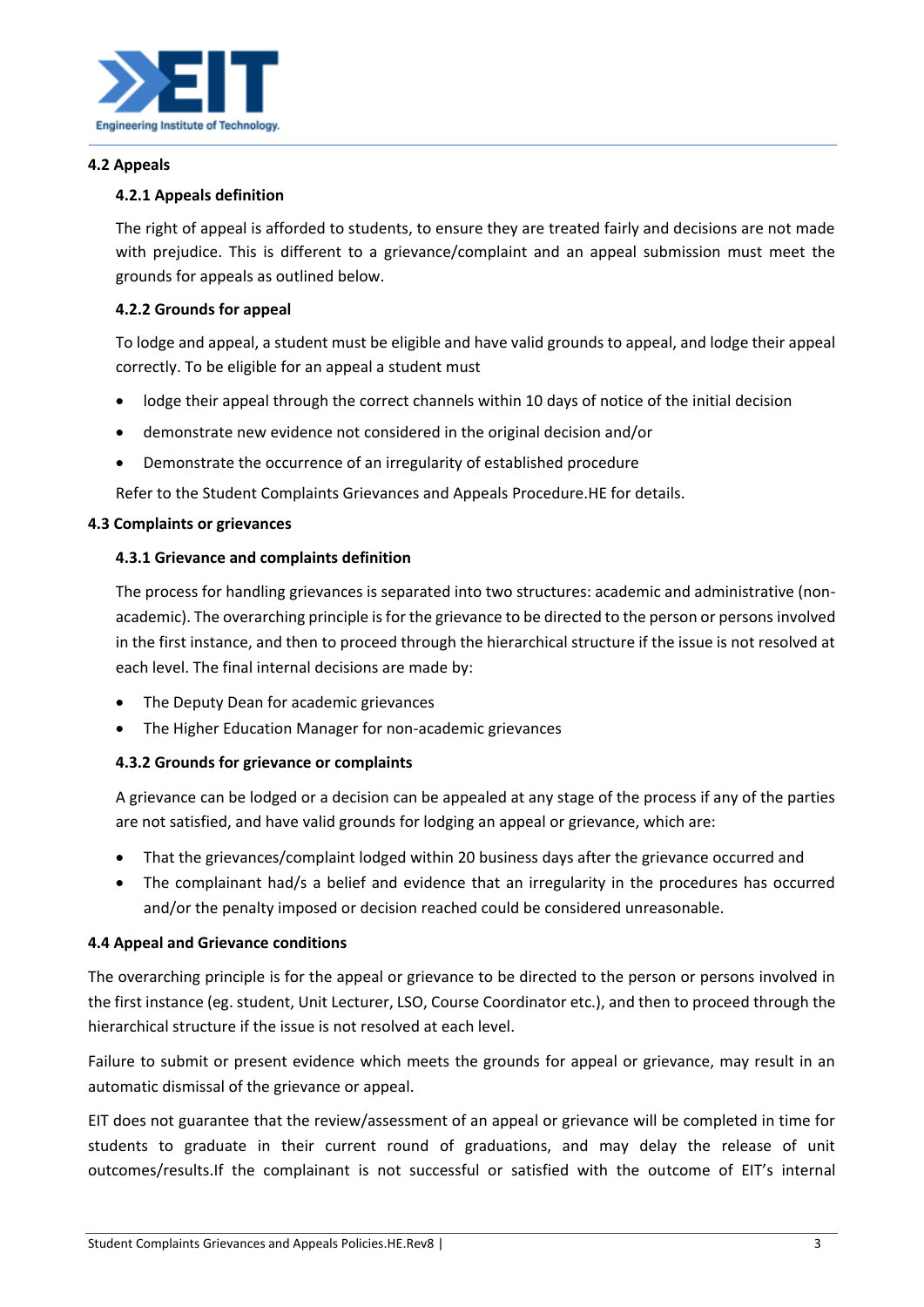

complaints handling and appeals process, and has grounds for an appeal, an external appeal can be sought from an independent person or body established or nominated by EIT.

CRICOS students may lodge an external appeal with the Overseas Students Ombudsman. Details of process and contact details are found in the 'Student Complaints, Grievances and Appeals Procedure.HE'.

## **5.0 Definitions:**

**Appeal** - an application made to have a decision reviewed

**Complainant** - the party who has lodged a grievance

**CRICOS Student:** A student studying in Australia and holding an Australian student visa

**Grievance**- a problem or concern raised about something for which a party is seeking resolution. The term complaint is often used interchangeably with grievance.

**Mediator -** A disinterested and skilled individual in mediating complaints in an academic environment who is considered impartial and objective by all parties.

**Natural Justice Principles -** The principles of natural justice that decision makers under this policy must follow can be broadly summarized as follows:

- All parties to the matter(s) in dispute, including respondent(s), shall have a right to be heard before a decision is made, including the right to respond to any statements or evidence that may prejudice their case.
- All relevant submissions, information and evidence to be considered by the decision-maker should be disclosed, where requested, to all parties to the complaint prior to the hearing. Matters that are not relevant shall not be taken into account by the decision-maker.
- The decision maker/s shall not be biased or appear to be biased (by a reasonable and informed bystander) nor have a vested interest or personal involvement in the matter being considered.
- In addition to these principles of natural justice, there should be no undue delay in responding to complaints or appeals and all parties to such matters under this policy shall have the right to a representative of their choice, other than a currently practicing solicitor or barrister (except in extraordinary circumstances at a hearing with the prior leave of the Chair).

**Representative -** another member of staff, a union representative, or another person to provide support, provided that the representative is not a currently practicing solicitor or barrister.

**Respondent(s) -** one or more persons who are alleged to have caused the grievance.

**Student Advocate** - An independent person, who can provide a student with unbiased objective advice about a proposed complaint, the process to resolution and suggest possible outcomes.

## **6.0 Related Policies and Procedures**

The following policies and procedures are related to this policy:

- Student Complaints, Grievances and Appeals Procedure.HE
- Assessment, Moderation and Student Progress Policy.HE
- Assessment, Moderation and Student Progress Procedure.HE
- Academic Honesty and Misconduct Policy.DS
- Privacy Policy.DS